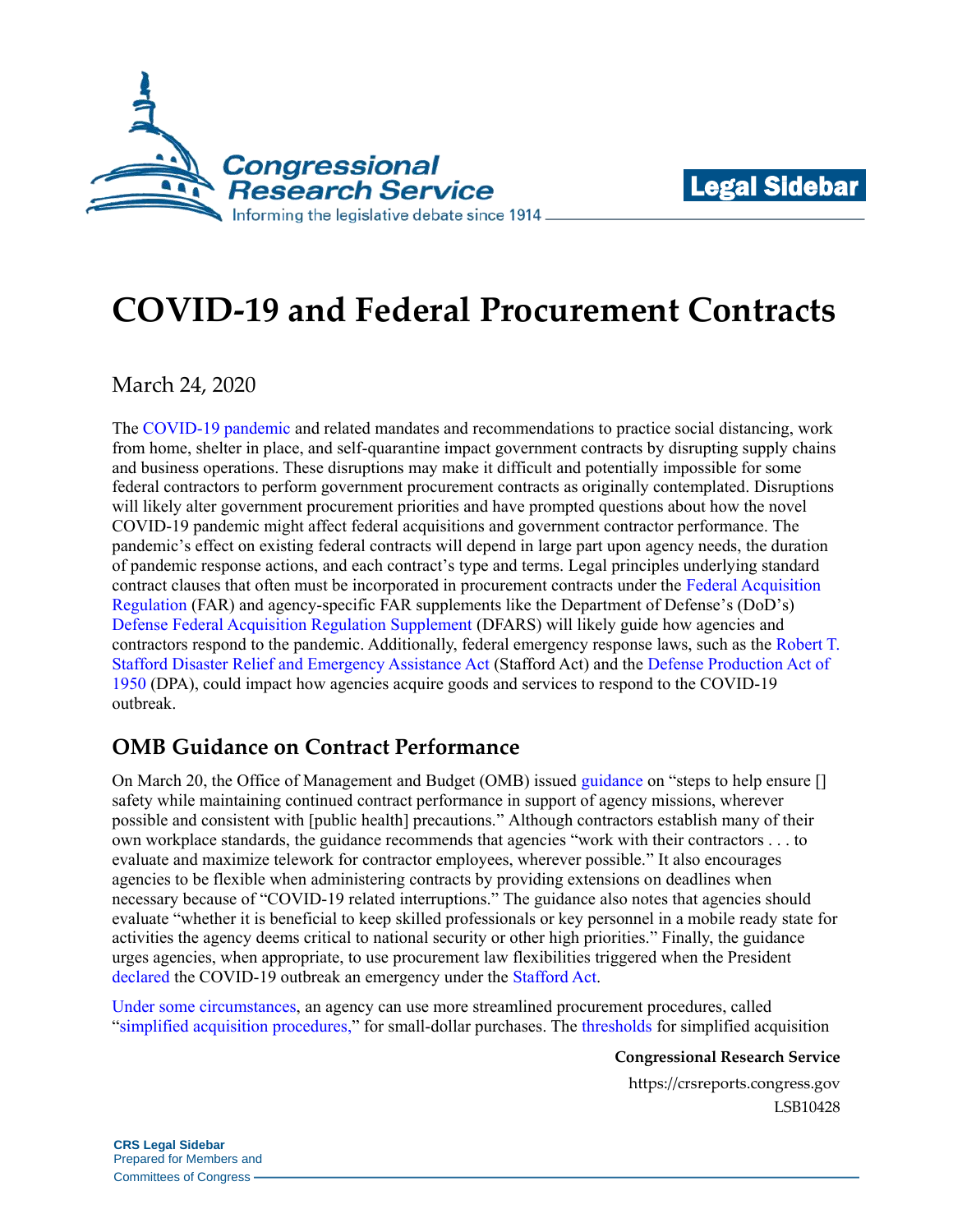procedures are higher for procurements that support a federally declared major disaster or emergency. Additionally, the Competition in Contracting Act of 1984 (CICA) [permits](https://uscode.house.gov/view.xhtml?req=(title:10%20section:2304%20edition:prelim)%20OR%20(granuleid:USC-prelim-title10-section2304)&f=treesort&edition=prelim&num=0&jumpTo=true) agencies to make [sole-source](http://uscode.house.gov/view.xhtml?req=granuleid:USC-1999-title41-section253&num=0&edition=1999) (i.e., noncompetitive) awards when [justified,](https://uscode.house.gov/view.xhtml?req=(title:10%20section:2304%20edition:prelim)%20OR%20(granuleid:USC-prelim-title10-section2304)&f=treesort&edition=prelim&num=0&jumpTo=true) including when the need for the service or good is of such an "unusual and compelling urgency" that the government potentially could suffer serious harm if it followed typical competition procedures. Agency acquisitions in response to the COVID-19 pandemic might trigger circumstances that justify sole-source awards.

## **Legal Mechanisms to Address COVID-19-Related Performance**

Several standard federal procurement contract provisions provide processes by which the government and contractors can adapt to COVID-19-related unexpected circumstances. The clauses include [Excusable](https://www.acquisition.gov/content/part-52-solicitation-provisions-and-contract-clauses#i1045071)  [Delay](https://www.acquisition.gov/content/part-52-solicitation-provisions-and-contract-clauses#i1045071) provisions, [Changes](https://www.acquisition.gov/content/part-52-solicitation-provisions-and-contract-clauses#i1048135) clauses, [Stop-Work Order](https://www.ecfr.gov/cgi-bin/text-idx?SID=2ee4edd12a584f6d6e762ff87fa08b70&mc=true&node=se48.2.52_1242_615&rgn=div8) provisions[, Termination for Convenience](https://www.ecfr.gov/cgi-bin/retrieveECFR?gp=&SID=daaad041e3a012f141925e91d4387d02&mc=true&n=pt48.2.52&r=PART&ty=HTML#se48.2.52_1249_64) clauses, and [Continuation of Essential Contractor Services](https://www.acq.osd.mil/dpap/dars/dfars/html/current/252237.htm#252.237-7023) provisions. Use of these clauses could affect the cost and timing of contract performance.

#### *Excusable Delays*

The FAR requires that many federal contracts include an [Excusable Delay](https://www.acquisition.gov/content/part-52-solicitation-provisions-and-contract-clauses#i1045071) contract provision. This provision provides contractors protections from default liability for delays triggered by events outside a contractor's or contracting agency's control. Triggering events can include "acts of God," "unusually severe weather," as well as "epidemics" and "quarantine restrictions." This clause potentially could authorize contractors who cannot perform work on time because of the COVID-19 pandemic more time to complete performance without suffering contractual consequences (such as payment of [liquidated](https://crsreports.congress.gov/product/pdf/R/R45322#_Toc525820650)  [damages\)](https://crsreports.congress.gov/product/pdf/R/R45322#_Toc525820650). While some contractors might receive schedule relief (i.e., more time to perform) under this clause, it likely would not authorize additional compensation, even if the COVID-19 pandemic increases contract costs. However, other contract provisions potentially could allow COVID-19-related cost relief, under other contract clauses described below.

#### *Changes*

Federal procurement contracts generally must include some variation of a [Changes](https://www.acquisition.gov/content/part-52-solicitation-provisions-and-contract-clauses#i1048135) clause. These clauses authorize contracting officers to enter into a [change order](https://www.ecfr.gov/cgi-bin/retrieveECFR?gp=&SID=89fd1c9671796f38d8d4baae698db92e&mc=true&n=pt48.1.43&r=PART&ty=HTML#se48.1.43_1201) to address changed realities that were not contemplated at contract consummation. In some cases, the parties can negotiate an ["equitable](https://www.ecfr.gov/cgi-bin/retrieveECFR?gp=&SID=89fd1c9671796f38d8d4baae698db92e&mc=true&n=pt48.1.43&r=PART&ty=HTML#se48.1.43_1204)  [adjustment"](https://www.ecfr.gov/cgi-bin/retrieveECFR?gp=&SID=89fd1c9671796f38d8d4baae698db92e&mc=true&n=pt48.1.43&r=PART&ty=HTML#se48.1.43_1204) to account for reasonable increases or decreases in costs associated with such changes, when warranted. Depending on the facts and circumstances, some contracts might need to be performed during the COVID-19 pandemic, while other contracts could be curtailed or terminated.

The Department of Homeland Security's Cybersecurity and Infrastructure Security Agency, for example, issued guidance identifying *essential critical infrastructure* contractors that are "needed to maintain the services and functions Americans depend on daily and that need to be able to operate resiliently during the COVID-19 pandemic response." The guidance identifies essential operations in several industries, including healthcare, public health, communications, information technology, and law enforcement. If a contract is performed but is subject to COVID-19-related adjustments, those adjustments might justify reasonable cost increases or schedule relief under a Changes clause. For example, if a contractor must comply with new, agency-mandated COVID-19 security and sanitation protocols, the contractor might be able to recover the reasonable cost increases of following the heightened standards.

In other instances, the pandemic could reduce the government's need for supplies or services. These circumstances might warrant a reduction in contractor compensation. For example, if virtually all employees that would normally work in a building are working remotely because of COVID-19's health risks, it may be unnecessary and contrary to the health-based telework policy for contractors to perform non-essential administrative services in federal buildings during the COVID-19 pandemic. Similarly, an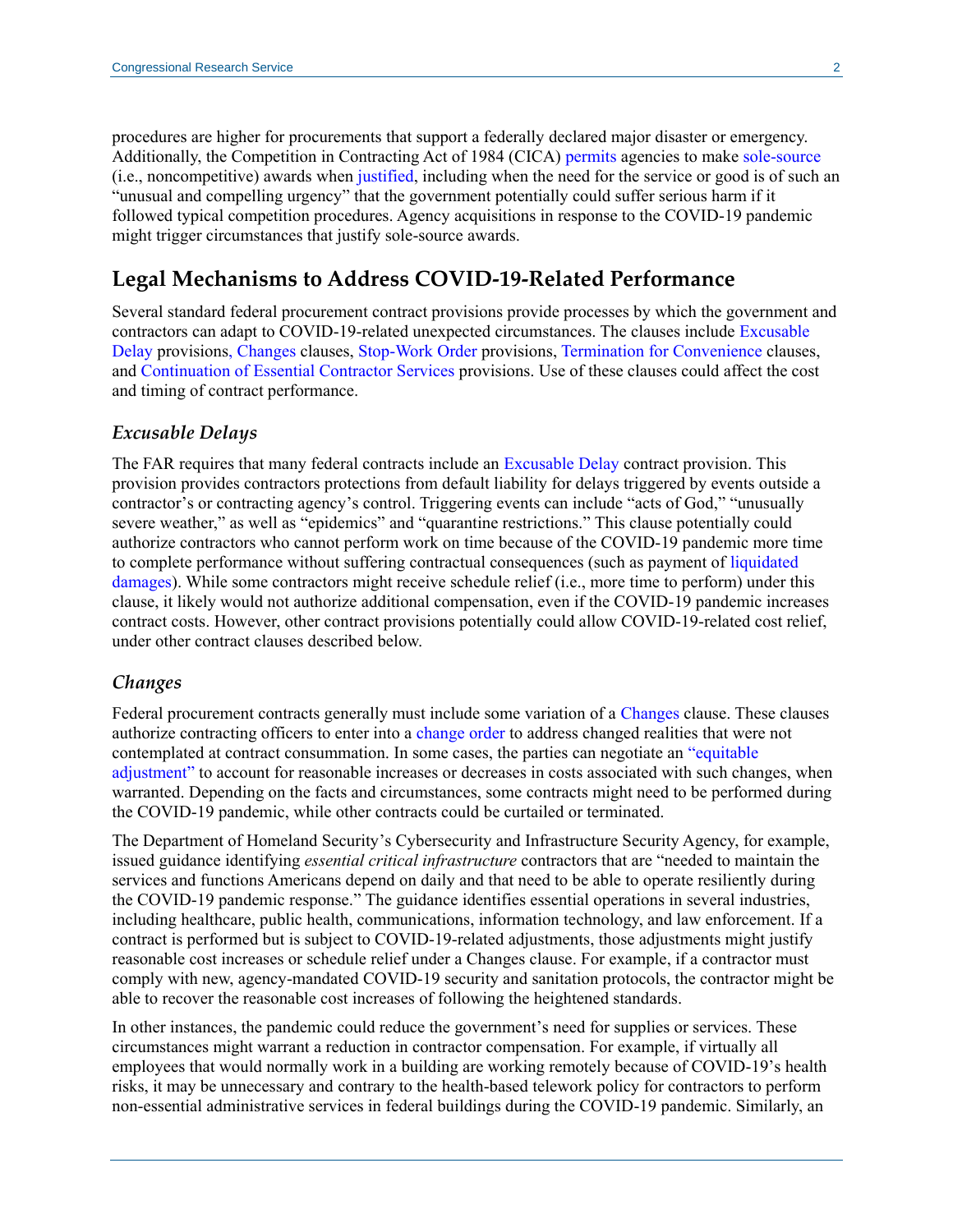agency might not need the same quantity of supplies originally contemplated with the bulk of its employees working remotely. This could prompt agencies, unilaterally or through negotiations, to execute [changes](https://www.ecfr.gov/cgi-bin/retrieveECFR?gp=&SID=89fd1c9671796f38d8d4baae698db92e&mc=true&n=pt48.1.43&r=PART&ty=HTML#se48.1.43_1201) to contracts to reflect the reduced need for supplies and services, along with reduced costs commensurate with those changes.

#### *Stop-Work Orders*

In some cases, an agency might order a contractor to suspend or delay performance on a specific contract under a [Stop-Work Order](https://www.ecfr.gov/cgi-bin/text-idx?SID=2ee4edd12a584f6d6e762ff87fa08b70&mc=true&node=se48.2.52_1242_615&rgn=div8) clause. These clauses, which are required in certain non-construction contracts, permit agency personnel to order a contractor to "stop all, or any part, of the work called for by this contract for a period of 90 days after the order is delivered to the Contractor, and for any further period to which the parties may agree." When Stop-Work Order clauses are triggered, contractors generally have a right to an ["equitable adjustment"](https://www.ecfr.gov/cgi-bin/retrieveECFR?gp=&SID=89fd1c9671796f38d8d4baae698db92e&mc=true&n=pt48.1.43&r=PART&ty=HTML#se48.1.43_1204) of the contract to receive reasonable costs associated with halting and restarting the contract. When implementing stop-work orders, contractors also are generally [required](https://www.ecfr.gov/cgi-bin/text-idx?SID=2ee4edd12a584f6d6e762ff87fa08b70&mc=true&node=se48.2.52_1242_615&rgn=div8) to "take all reasonable steps to minimize the incurrence of costs" to the government, which [could](https://www.mwllegal.com/wp-content/uploads/2013/10/Raytheon-Shutdown-Cost-Recovery-Case.pdf#page=19) force contractors to reassign employees to other projects, place employees on unpaid leave, or terminate employees, at least temporarily.

#### *Termination for Convenience*

Contracting officers, in some cases, can exercise the right to [terminate a contract for the government's](https://www.ecfr.gov/cgi-bin/text-idx?SID=4dd9323308d8de890a9c9ea4426d20a0&mc=true&node=sp48.1.49.49_11&rgn=div6)  [convenience.](https://www.ecfr.gov/cgi-bin/text-idx?SID=4dd9323308d8de890a9c9ea4426d20a0&mc=true&node=sp48.1.49.49_11&rgn=div6) For example, a commonly required [Termination for Convenience](https://www.ecfr.gov/cgi-bin/retrieveECFR?gp=&SID=daaad041e3a012f141925e91d4387d02&mc=true&n=pt48.2.52&r=PART&ty=HTML#se48.2.52_1249_64) clause states, in its entirety:

The Contracting Officer, by written notice, may terminate this contract, in whole or in part, when it is in the Government's interest. If this contract is terminated, the Government shall be liable only for payment under the payment provisions of this contract for services rendered before the effective date of termination.

After terminating for convenience, the government is generally only required to pay for work performed before the termination.

#### *Continuation of Contractor Services to DoD*

The COVID-19 pandemic also could trigger contractor responsibilities under a [Continuation of Essential](https://www.acq.osd.mil/dpap/dars/dfars/html/current/252237.htm#252.237-7023)  [Contractor Services](https://www.acq.osd.mil/dpap/dars/dfars/html/current/252237.htm#252.237-7023) clause included in certain DoD contracts. The clause generally [requires](https://www.acq.osd.mil/dpap/dars/dfars/html/current/237_76.htm) contractors that perform an *[essential contractor service](https://www.acq.osd.mil/dpap/dars/dfars/html/current/252237.htm#252.237-7023)* or *[mission-essential functions](https://www.acq.osd.mil/dpap/dars/dfars/html/current/252237.htm#252.237-7023)* for DoD to execute plans to continue providing those services, "during periods of crisis," which potentially could include the COVID-19 pandemic. The clause defines "essential contractor service" as a "service provided by a firm or individual under contract to DoD to support mission-essential functions, such as support of vital systems." Under the clause, "[s]ervices are essential if the effectiveness of defense systems or operations has the potential to be seriously impaired by the interruption of these services." The clause defines *mission-essential functions* as "those organizational activities that must be performed under all circumstances to achieve DoD component missions or responsibilities." A contractor that may not be able to continue performance of these essential functions must inform agency personnel "as expeditiously as possible and use its best efforts to cooperate with the Government in the Government's efforts to maintain the continuity of operations." The DFARS authorizes the parties to make reasonable cost adjustments to the contract to account for any increase or decrease in "costs incurred in continuing performance of essential services in a crisis situation."